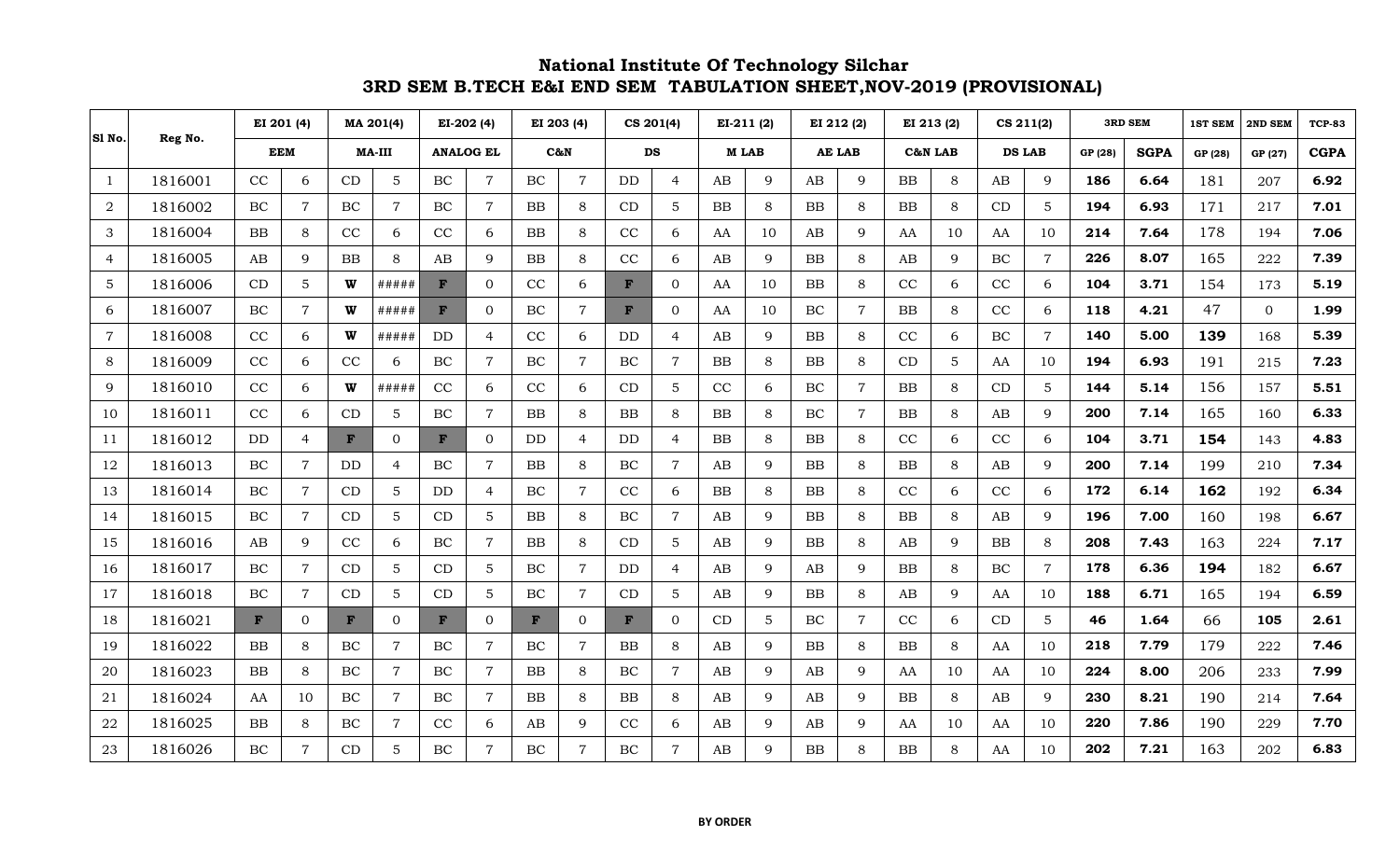## **National Institute Of Technology Silchar 3RD SEM B.TECH E&I END SEM TABULATION SHEET,NOV-2019 (PROVISIONAL)**

| S1 No. |         | EI 201 (4)   |                | MA 201(4)     |                | EI-202 (4)       |                | EI 203 (4)   |                | CS 201(4)  |                | $EI-211(2)$ |                | EI 212 (2) |                | EI 213 (2) |                | $CS$ 211(2)   |                | <b>3RD SEM</b> |             | <b>1ST SEM</b> | 2ND SEM | <b>TCP-83</b> |
|--------|---------|--------------|----------------|---------------|----------------|------------------|----------------|--------------|----------------|------------|----------------|-------------|----------------|------------|----------------|------------|----------------|---------------|----------------|----------------|-------------|----------------|---------|---------------|
|        | Reg No. | <b>EEM</b>   |                | <b>MA-III</b> |                | <b>ANALOG EL</b> |                | $C\delta_6N$ |                |            | DS             |             | <b>MLAB</b>    |            | <b>AE LAB</b>  | C&N LAB    |                | <b>DS LAB</b> |                | GP (28)        | <b>SGPA</b> | GP (28)        | GP (27) | <b>CGPA</b>   |
| 24     | 1816027 | $\rm BC$     | $\overline{7}$ | CD            | $\overline{5}$ | CC               | 6              | BC           | $\overline{7}$ | CD         | $\mathbf{5}$   | <b>BB</b>   | 8              | BB         | 8              | BB         | 8              | AB            | 9              | 186            | 6.64        | 160            | 202     | 6.60          |
| 25     | 1816028 | BC           | $\overline{7}$ | CD            | $\overline{5}$ | BC               | $\overline{7}$ | CC           | 6              | DD         | $\overline{4}$ | BB          | 8              | AB         | 9              | AB         | 9              | CD            | 5              | 178            | 6.36        | 142            | 178     | 6.00          |
| 26     | 1816029 | AB           | 9              | CC            | 6              | BC               | $\overline{7}$ | BB           | 8              | CD         | 5              | AB          | 9              | AA         | 10             | BC         | $\overline{7}$ | CD            | $\overline{5}$ | 202            | 7.21        | 217            | 219     | 7.69          |
| 27     | 1816030 | BB           | 8              | AB            | 9              | CC               | 6              | BB           | 8              | CD         | 5              | AB          | 9              | BB         | 8              | AB         | 9              | CC            | 6              | 208            | 7.43        | 175            | 205     | 7.08          |
| 28     | 1816031 | BC           | $\tau$         | DD            | 4              | DD               | 4              | AB           | 9              | DD         | 4              | <b>BB</b>   | 8              | BB         | 8              | BB         | 8              | CD            | 5              | 170            | 6.07        | 179            | 180     | 6.37          |
| 29     | 1816032 | AA           | 10             | BB            | 8              | AB               | 9              | AA           | 10             | BB         | 8              | <b>BB</b>   | 8              | AA         | 10             | AB         | 9              | AA            | 10             | 254            | 9.07        | 236            | 234     | 8.72          |
| 30     | 1816033 | BB.          | 8              | CC            | 6              | AA               | 10             | AB           | 9              | <b>BB</b>  | 8              | AB          | 9              | AA         | 10             | AB         | 9              | AA            | 10             | 240            | 8.57        | 222            | 236     | 8.41          |
| 31     | 1816034 | AB           | 9              | BC            | $\overline{7}$ | AB               | 9              | AB           | 9              | AB         | 9              | AB          | 9              | BB         | 8              | AB         | 9              | AA            | 10             | 244            | 8.71        | 198            | 240     | 8.22          |
| 32     | 1816035 | CC           | 6              | F             | $\overline{0}$ | DD               | 4              | CC           | 6              | DD         | 4              | <b>BB</b>   | 8              | BC         | $\overline{7}$ | <b>BB</b>  | 8              | CD            | 5              | 136            | 4.86        | 160            | 163     | 5.53          |
| 33     | 1816036 | BB.          | 8              | BC            | $\overline{7}$ | BC               | $\overline{7}$ | AB           | 9              | CD         | 5              | BC          | $\overline{7}$ | BB         | 8              | <b>BB</b>  | 8              | AB            | 9              | 208            | 7.43        | 181            | 195     | 7.04          |
| 34     | 1816037 | BC           | $\overline{7}$ | CD            | 5              | CD               | 5              | BC           | $\overline{7}$ | CD         | 5              | <b>BB</b>   | 8              | BB         | 8              | <b>BB</b>  | 8              | CD            | 5              | 174            | 6.21        | 197            | 173     | 6.55          |
| 35     | 1816038 | $\mathbf{F}$ | $\Omega$       | CD            | 5              | CD               | 5              | $\bf I$      | #####          | 1          | #####          | <b>BB</b>   | 8              | BC         | $\overline{7}$ | BC         | $\overline{7}$ | BB            | 8              | 100            | 3.57        | 168            | 211     | 5.77          |
| 36     | 1816039 | CC           | 6              | ${\rm BB}$    | 8              | CC               | 6              | AB           | 9              | CD         | 5              | AB          | 9              | AB         | 9              | AB         | 9              | CD            | 5              | 200            | 7.14        | 177            | 161     | 6.48          |
| 37     | 1816040 | CD           | 5              | CC            | 6              | $\rm{DD}$        | 4              | CC           | 6              | DD         | 4              | <b>BB</b>   | 8              | BC         | $\overline{7}$ | CC         | 6              | CC            | 6              | 154            | 5.50        | 143            | 161     | 5.52          |
| 38     | 1816041 | BB           | 8              | BC            | $\overline{7}$ | BC               | $\overline{7}$ | AB           | 9              | CC         | 6              | AB          | 9              | BC         | $\overline{7}$ | BC         | $\overline{7}$ | BC            | $\overline{7}$ | 208            | 7.43        | 185            | 214     | 7.31          |
| 39     | 1816042 | BC           | $\overline{7}$ | CD            | 5              | CC               | 6              | CC           | 6              | DD         | 4              | AB          | 9              | BB         | 8              | AB         | 9              | AB            | $\mathbf{Q}$   | 182            | 6.50        | 154            | 183     | 6.25          |
| 40     | 1816043 | BC           | $\overline{7}$ | BB            | 8              | CC               | 6              | AA           | 10             | CC         | 6              | AB          | 9              | AB         | 9              | AB         | 9              | $\rm BC$      | $\overline{7}$ | 216            | 7.71        | 222            | 241     | 8.18          |
| 41     | 1816044 | AB           | 9              | BC            | $\overline{7}$ | BB               | 8              | AB           | 9              | CC         | 6              | AB          | 9              | BB         | 8              | AB         | 9              | CC            | 6              | 220            | 7.86        | 182            | 226     | 7.57          |
| 42     | 1816045 | AB           | 9              | BB            | 8              | AB               | 9              | AA           | 10             | ${\bf BB}$ | 8              | AA          | 10             | BB         | 8              | AA         | 10             | AA            | 10             | 252            | 9.00        | 193            | 234     | 8.18          |
| 43     | 1816046 | $\mathbf{F}$ | $\overline{0}$ | F             | $\overline{0}$ | F                | $\overline{0}$ | F            | $\Omega$       | F          | $\overline{0}$ | CC          | 6              | CC         | 6              | CD         | $\overline{5}$ | $\rm{DD}$     | $\overline{4}$ | 42             | 1.50        | 58             | 60      | 1.93          |
| 44     | 1816047 | CD           | 5              | W             | #####          | CC               | 6              | BB           | 8              | CD         | 5              | BC          | $\overline{7}$ | BC         | $\overline{7}$ | BC         | $\overline{7}$ | CC            | 6              | 150            | 5.36        | 152            | 180     | 5.81          |
| 45     | 1816048 | CC           | 6              | W             | #####          | DD               | 4              | BC           | $\overline{7}$ | <b>DD</b>  | 4              | BC          | $\overline{7}$ | CC         | 6              | BC         | $\overline{7}$ | <b>BB</b>     | 8              | 140            | 5.00        | 172            | 195     | 6.11          |
| 46     | 1816049 | BC           | $\mathbf{7}$   | CC            | 6              | CC               | 6              | AB           | 9              | CD         | 5              | <b>BB</b>   | 8              | BC         | 7              | BC         | $\overline{7}$ | AB            | 9              | 194            | 6.93        | 169            | 221     | 7.04          |
| 47     | 1816050 | BB           | 8              | CC            | 6              | BC               | 7              | AВ           | $\mathbf Q$    | BB         | 8              | AB          | 9              | AB         | q              | BC         | $\overline{7}$ | AA            | 10             | 222            | 7.93        | 217            | 236     | 8.13          |